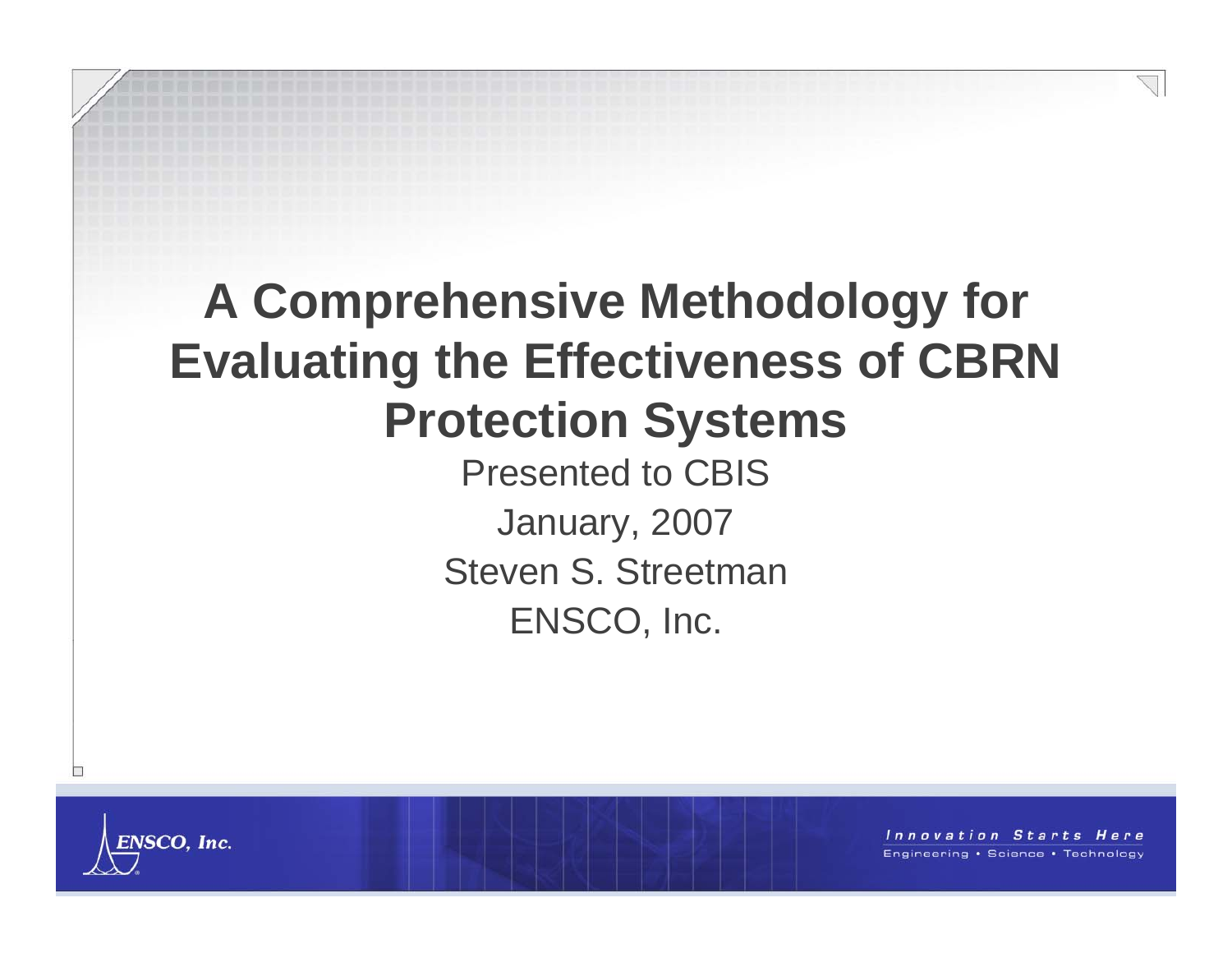### **Overview**

#### •CBRN System Evaluation

- Current Practice
- Gaps
- System Modeling
	- Effectiveness
	- Knowledge Structure
	- Costs
	- Response Criteria
- •Integrated Biological Architecture Analysis



□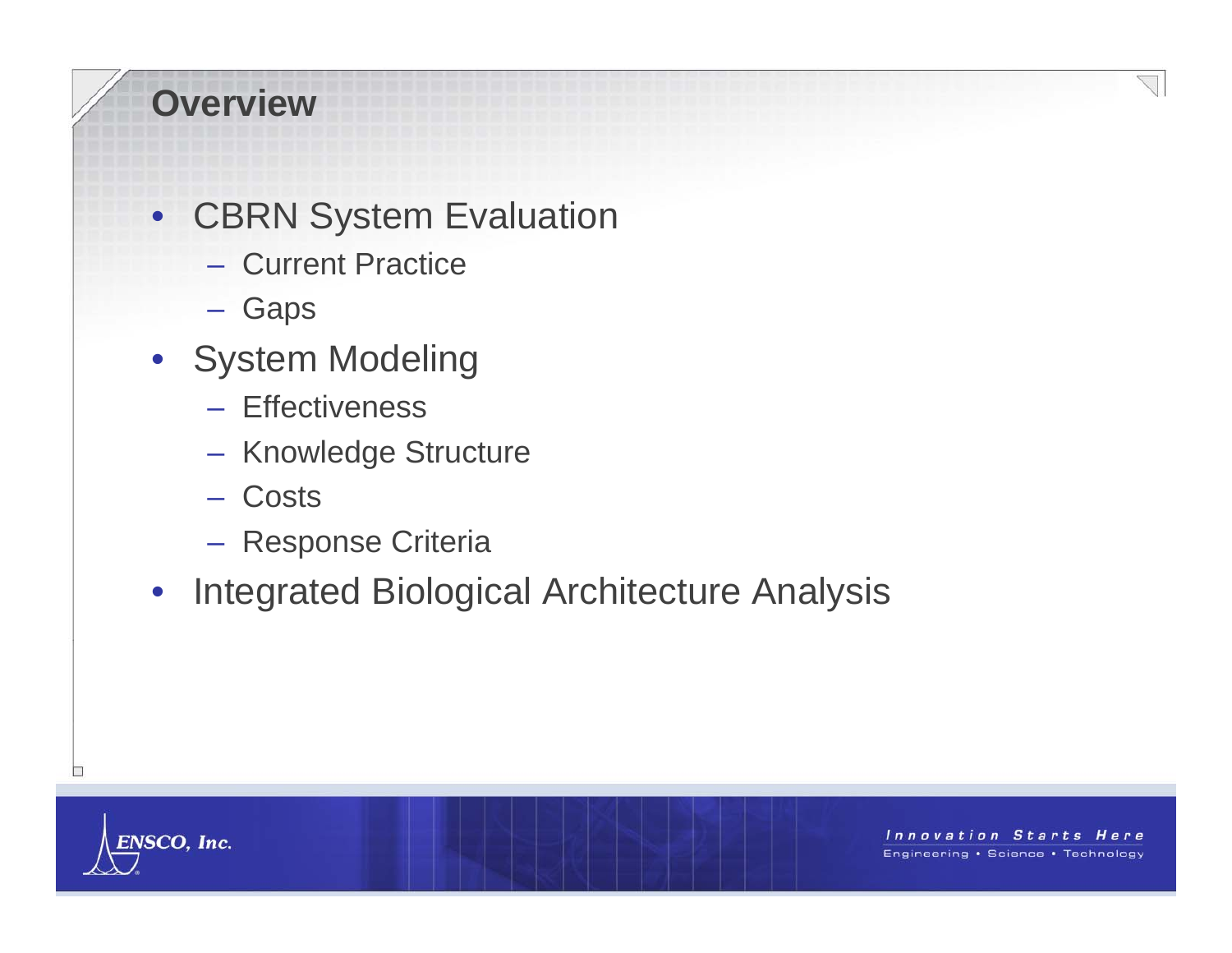### **Key Questions**

- How much protection is provided against a CBRN incident by a particular CBRN protection architecture?
- What is best value in improving existing CBRN protection architectures?



П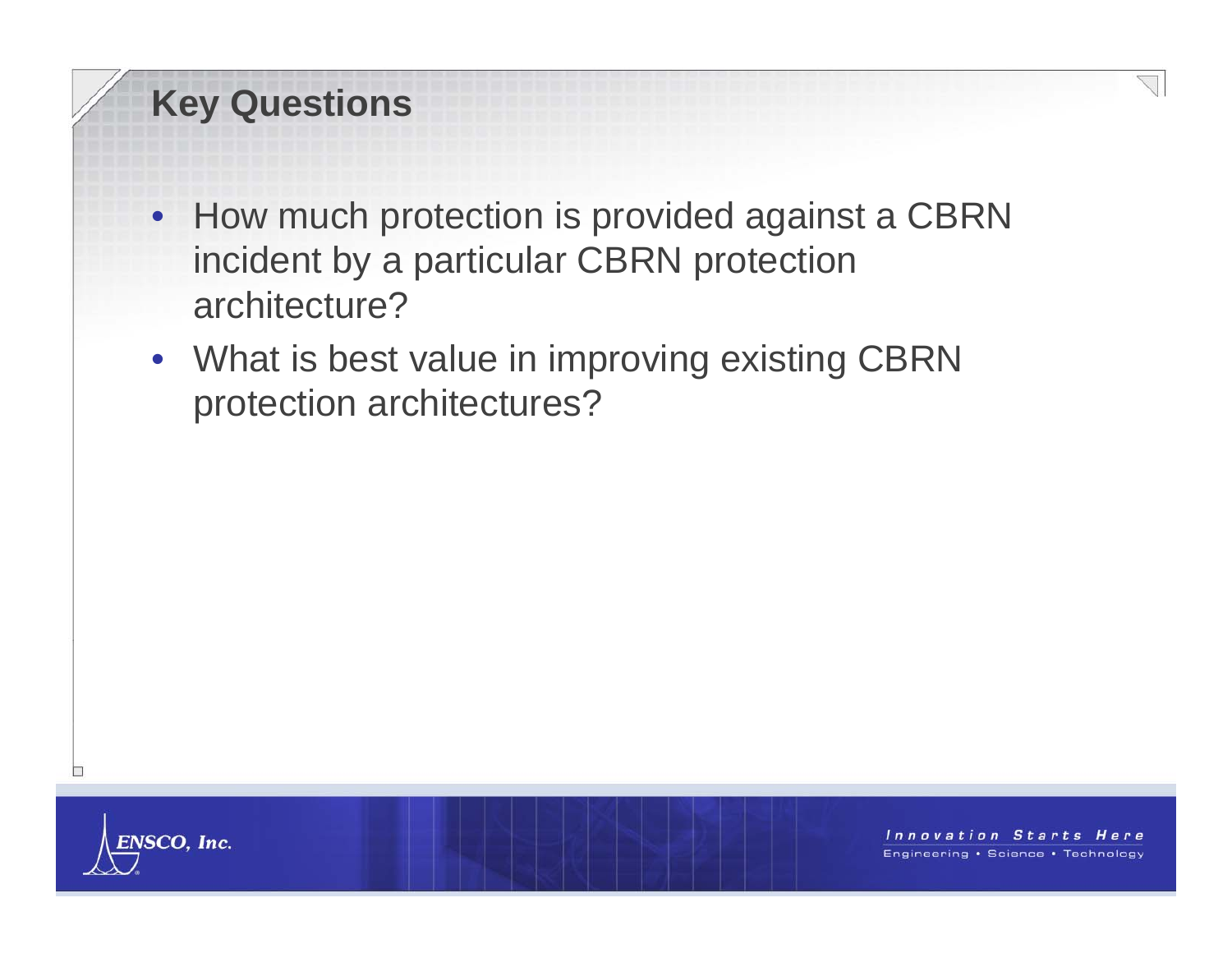#### **Current Practice**

- • Typical approach is to analyze sensor placement
	- If plume > sensor threshold at sensor location, sensor detects (success; base protected)
	- Most approaches iterate over possible release locations to determine P(detection) over the range of scenarios
- • Gaps in typical approach
	- Protection is only provided if effective response is performed in sufficient time. Typical approach ignores responses and time to respond.
	- Unlikely in any operational deployment for high regret response based solely on sensor detection. Typical approach ignores alarm validation requirement and time to perform.
	- Cost of system is driven by false alarms not detection of real release. Typical approach only looks at sensor response to release, not system response in a typical operational envorinment. Typical approach calculates cost by cost to purchase and deploy sensors.



⊢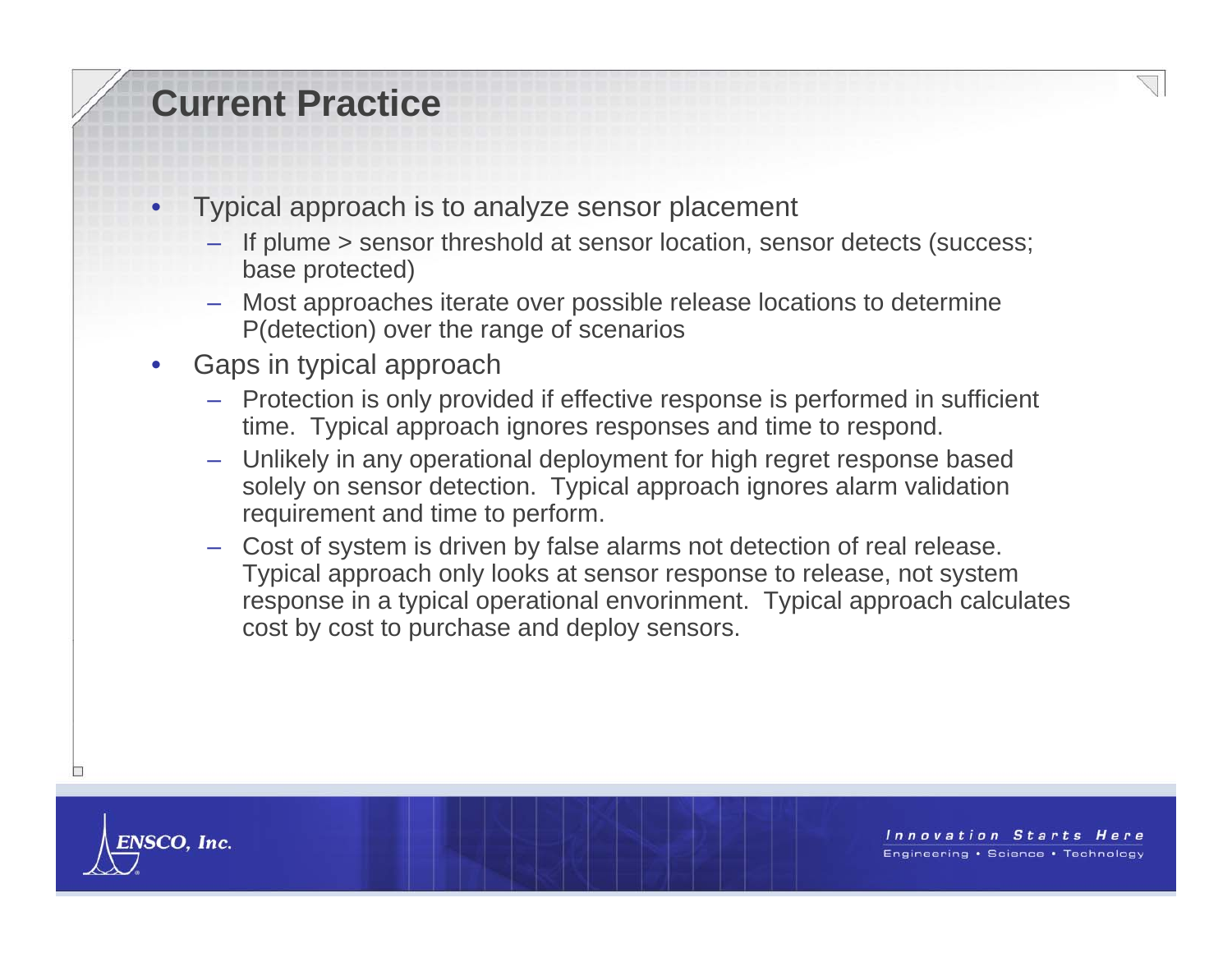

**ENSCO, Inc.**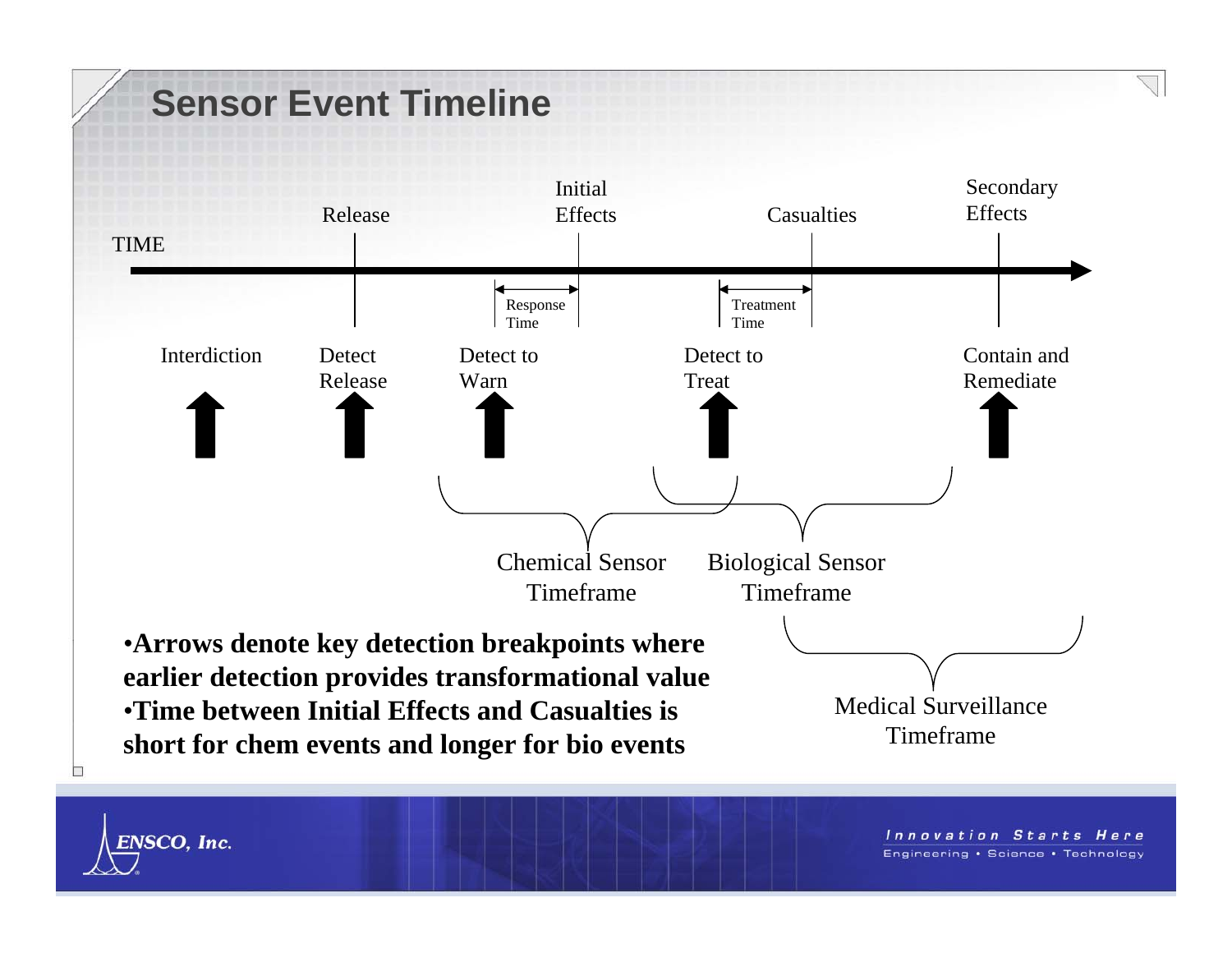

ENSCO, Inc.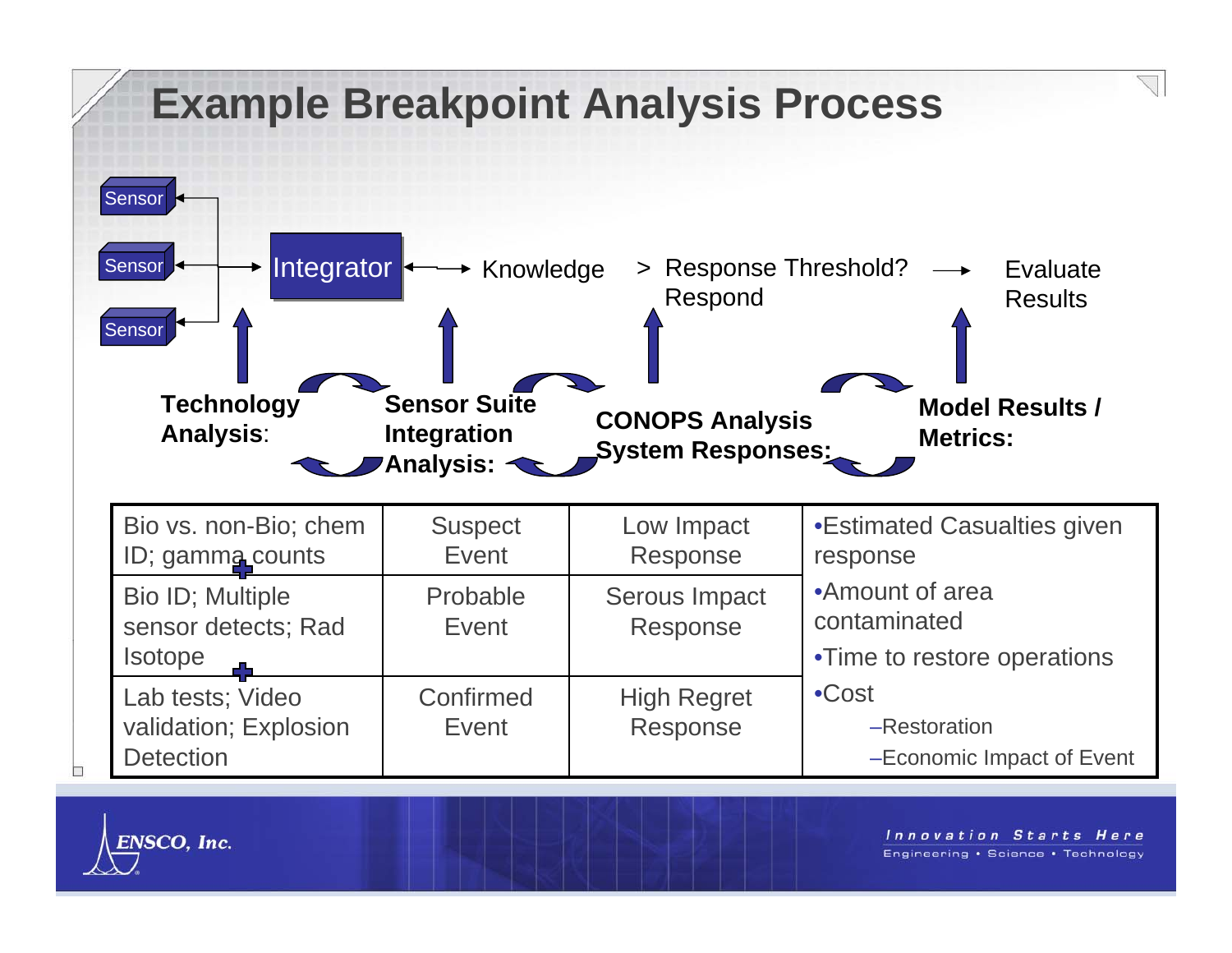# **IPP Bio Knowledge Architectures**

| Architecture                   | Knowledge<br><b>Structure</b>                                                       | Implemen-<br>tation                                                      | <b>Key Responses</b>                                                     | Advantage:<br>critical<br>personnel                               | Advantage: all<br>personnel                     |
|--------------------------------|-------------------------------------------------------------------------------------|--------------------------------------------------------------------------|--------------------------------------------------------------------------|-------------------------------------------------------------------|-------------------------------------------------|
| Current: no sensor             | No detection; ID<br>when symptoms<br>appear                                         | Medical<br>examinations                                                  | •Treatment after<br>symptoms                                             | None                                                              | None                                            |
| Baseline: Periodic ID          | No detection; ID<br>attempted every 24<br>hours using PCR<br>(confirmed)            | DFU collection; lab<br>processing once per<br>day                        | •Provide treatment<br>(antibiotics)<br>•Passive Collective<br>Protection | Treatment prior to<br>symptoms; COLPRO<br>limits exposure         | Treatment prior to<br>symptoms                  |
| <b>Triggered ID</b>            | Detect when agent at<br>facility (suspect);<br>triggers PCR analysis<br>(confirmed) | Point bio detector<br>(BAWS) with auto-<br><b>PCR</b>                    | •Lockdown on<br>confirmation @30min<br>after event                       | Lockdown prevents<br>personnel exposure<br>upon exit              | Warning to avoid area;<br>earlier treatment     |
| Standoff +point ID             | Detect prior to<br>exposure (suspect);<br>triggers PCR analysis<br>(confirmed)      | <b>Standoff Bio</b><br>(LIDAR) with auto-<br><b>PCR</b>                  | •Lockdown on<br>confirmation @30min<br>after event                       | Target remediation of<br>affected area                            | HVAC control possible<br>for non-critical areas |
| Standoff ID                    | Detect and ID prior to<br>exposure (confirmed)                                      | <b>Standoff Bio LIDAR</b><br>+ IR Taggent                                | •Lockdown prior to event<br>exposure                                     | Earlier lockdown<br>prevents exposure to<br>personnel in facility | Earlier warning allows<br>shelter in place      |
| <b>Standoff Neutralization</b> | Detection and ID prior<br>to exposure +<br>neutralization                           | <b>Standoff Bio LIDAR</b><br>+ IR Taggent +<br>sufficient laser<br>power | •Standoff neutralization<br>of agent cloud                               | Exposure prevented                                                | Exposure prevented to<br>most personnel         |



Z.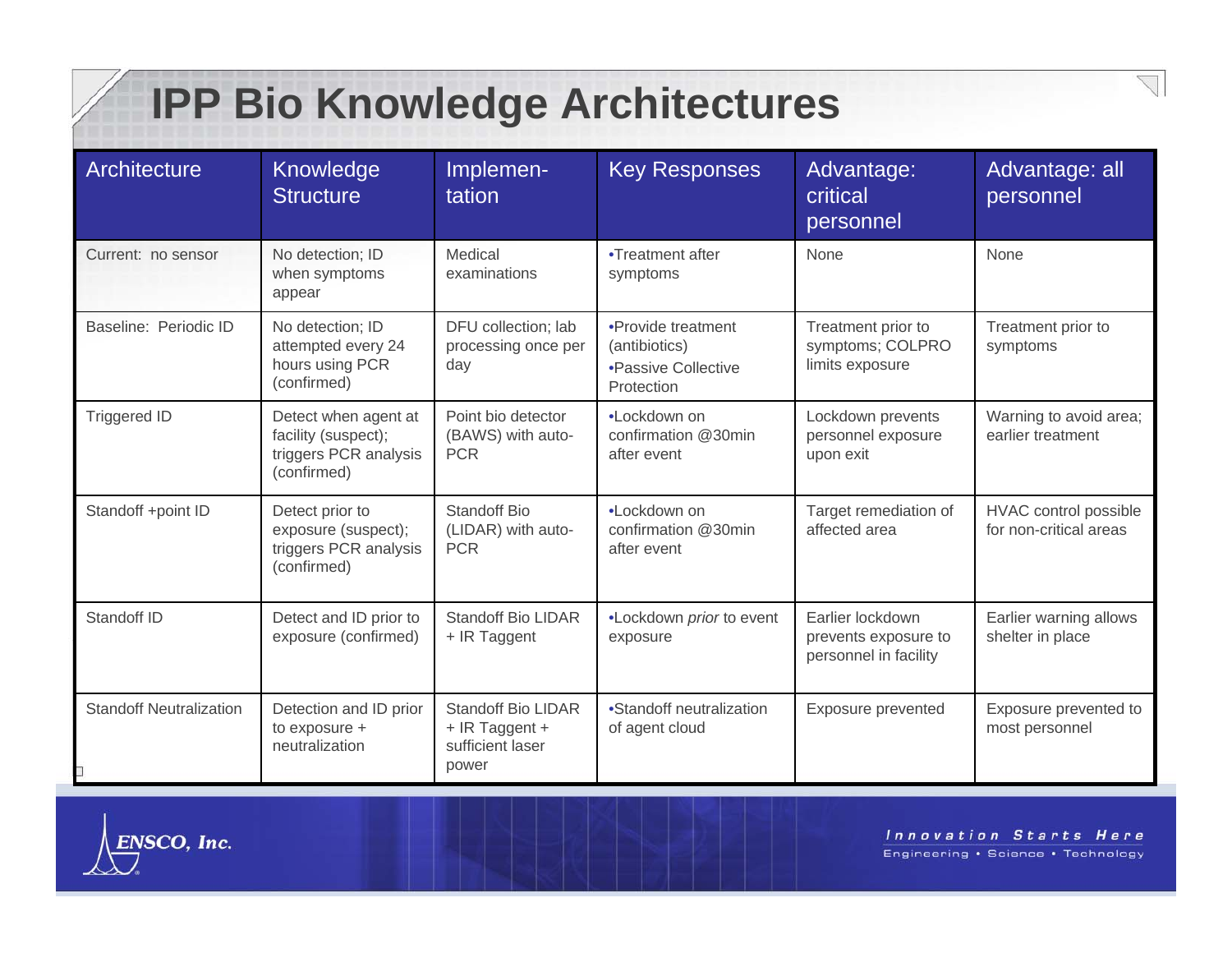## **IPP Bio Knowledge Architecture Costs**

| Architecture                   | Implemen-tation                                                          | <b>Estimated Cost</b>                                                                                                          | <b>Cost Assumptions</b>                                                                            |
|--------------------------------|--------------------------------------------------------------------------|--------------------------------------------------------------------------------------------------------------------------------|----------------------------------------------------------------------------------------------------|
| Current: no sensor             | <b>Medical examinations</b>                                              | No Cost                                                                                                                        | Only costs to implement detection<br>considered                                                    |
| Baseline: Periodic ID          | DFU collection; lab processing<br>once per day                           | $\cdot$ @\$150/test $\rightarrow$ \$30k/yr.<br>•HEPA Filters for ColPro $\rightarrow$ \$2,500 /<br>facility                    | Assume tests will become<br>cheaper as more are done                                               |
| <b>Triggered ID</b>            | Point bio detector (BAWS)<br>with auto-PCR                               | .@\$150/PCR test with 3-4 tests per<br>day $\rightarrow$ \$100k/yr.<br>•Trigger sensor $\rightarrow$ \$50k<br>•ColPro as above | Assume advanced trigger<br>algorithms reduce number of<br>tests; also decrease in cost per<br>test |
| Standoff + point ID            | Standoff Bio (LIDAR) with<br>auto-PCR                                    | •Same PCR as above, same false<br>alarms<br>•Trigger sensor $\rightarrow$ \$250k                                               | Assume reduction in trigger<br>sensor cost over time to \$150k                                     |
| Standoff ID                    | Standoff Bio LIDAR + IR<br>Taggent                                       | $\bullet$ R Taggent $\rightarrow$ \$300k<br>•Trigger sensor as above                                                           | O&M of taggent consumables +<br>delivery vehicle                                                   |
| <b>Standoff Neutralization</b> | Standoff Bio LIDAR + IR<br>Taggent + sufficient laser<br>power for decon | •Equivalent to Standoff Id costs since<br>sensor re-used for neutralization (???<br>prob need separate laser for decon)        | Additional power costs are small<br>compared to overall cost                                       |

ENSCO, Inc.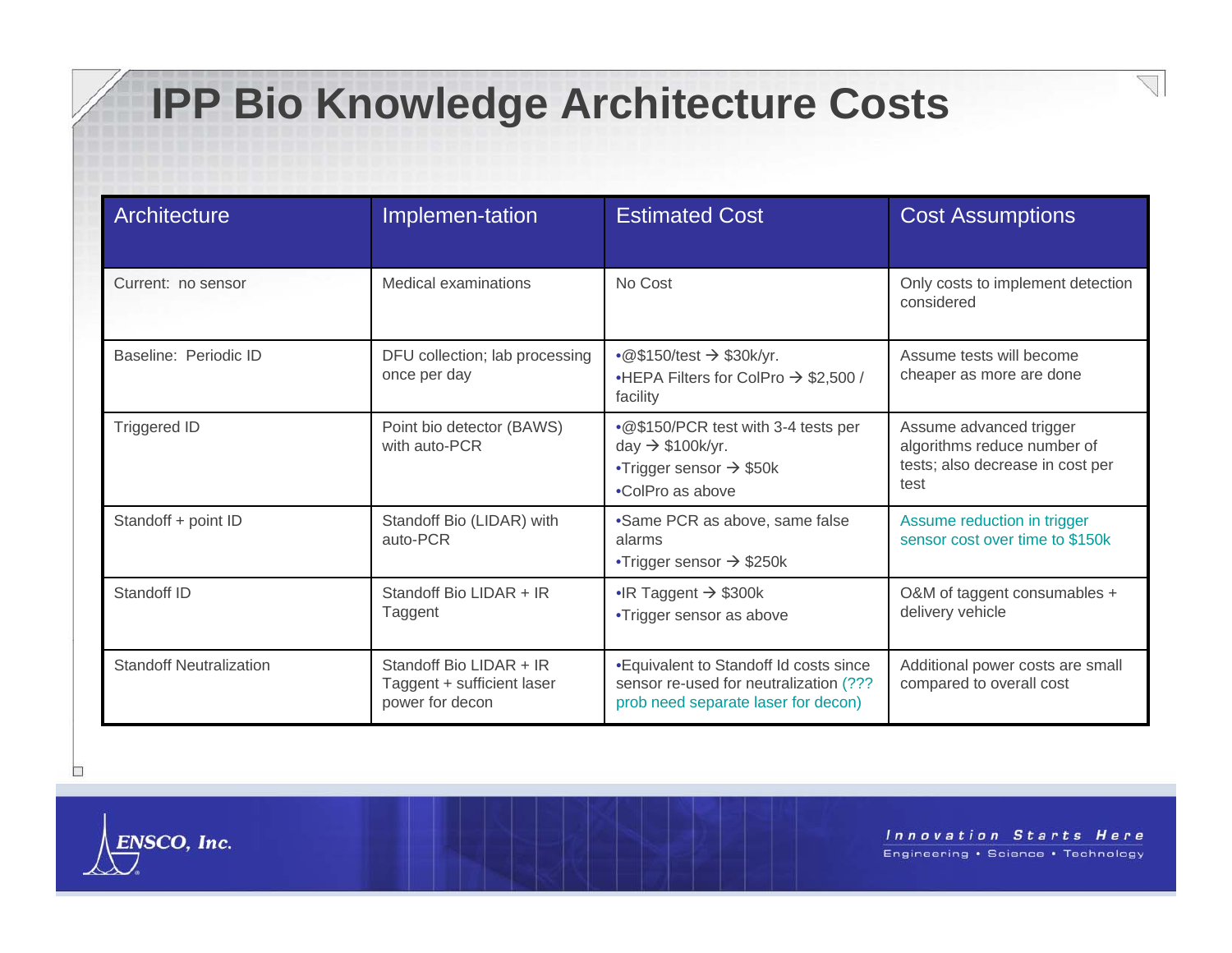### **Response Table Example**

| <b>RESPONSE</b>   | <b>INFO REQUIRED</b>                                                         | <b>RELIABILITY</b><br><b>REQUIRED</b>                         | <b>EXPECTED</b><br><b>RESULTS</b>                           | <b>OBSERVABLES</b>                                                     |
|-------------------|------------------------------------------------------------------------------|---------------------------------------------------------------|-------------------------------------------------------------|------------------------------------------------------------------------|
| Arrest and seize  | 1. Attack is planned.<br>2. Location of attackers/agent<br>prior to attack.  | Suspect (provided there<br>are manageable suspect<br>alarms). | Threat stopped with no<br>ill effects.                      | •Attacker comms<br>•Release equipment (sprayer)                        |
| Stop release      | 1. Attack is underway.<br>2. Location of attack.                             | Suspect (can usually<br>investigate and<br>evaluate)          | Less agent released                                         | 1.Spraying                                                             |
| Shelter in place  | 1. Attack has occurred<br>2. Facility is in the agent's path                 | Suspect - HVAC<br>control. Probable -<br>restrict movement    | Filtering reduces<br>exposure while inside<br>the building. | 1. Agent itself before inside exposure                                 |
| Don IPE           | 1. Attack has occurred<br>2. Facility is in agent's path<br>3. Type of agent | Probable – Confirmed                                          | IPE reduces exposure<br>until they can get to safe<br>area  | 1. Agent itself before exposure                                        |
| Personal decon    | •Person has been exposed to<br>agent<br>•Type of agent                       | Probable - Confirmed                                          | Decon reduces exposure<br>of personnel                      | 1. Agent itself before or after exposure                               |
| Area decon        | 1. Attack has occurred<br>2. Specific agent<br>3. Area Affected              | Confirmed                                                     | Area decon reduces<br>illness from re-<br>aerosolization    | •Agent itself (surface)<br>•Agent effects (illnesses)                  |
| Treatment (CIPRO) | • Attack has occurred<br>•Specific Agent<br>•Person likely infected          | Confirmed                                                     | Prevents death; reduces<br>illness                          | 1. Agent itself<br>2. Agent effects (to treat secondary<br>infections) |
| Neutralization    | • Attack has occurred<br>•Cloud Location                                     | Confirmed                                                     | Prevents exposure                                           | 1. Agent itself                                                        |



ENSCO, Inc.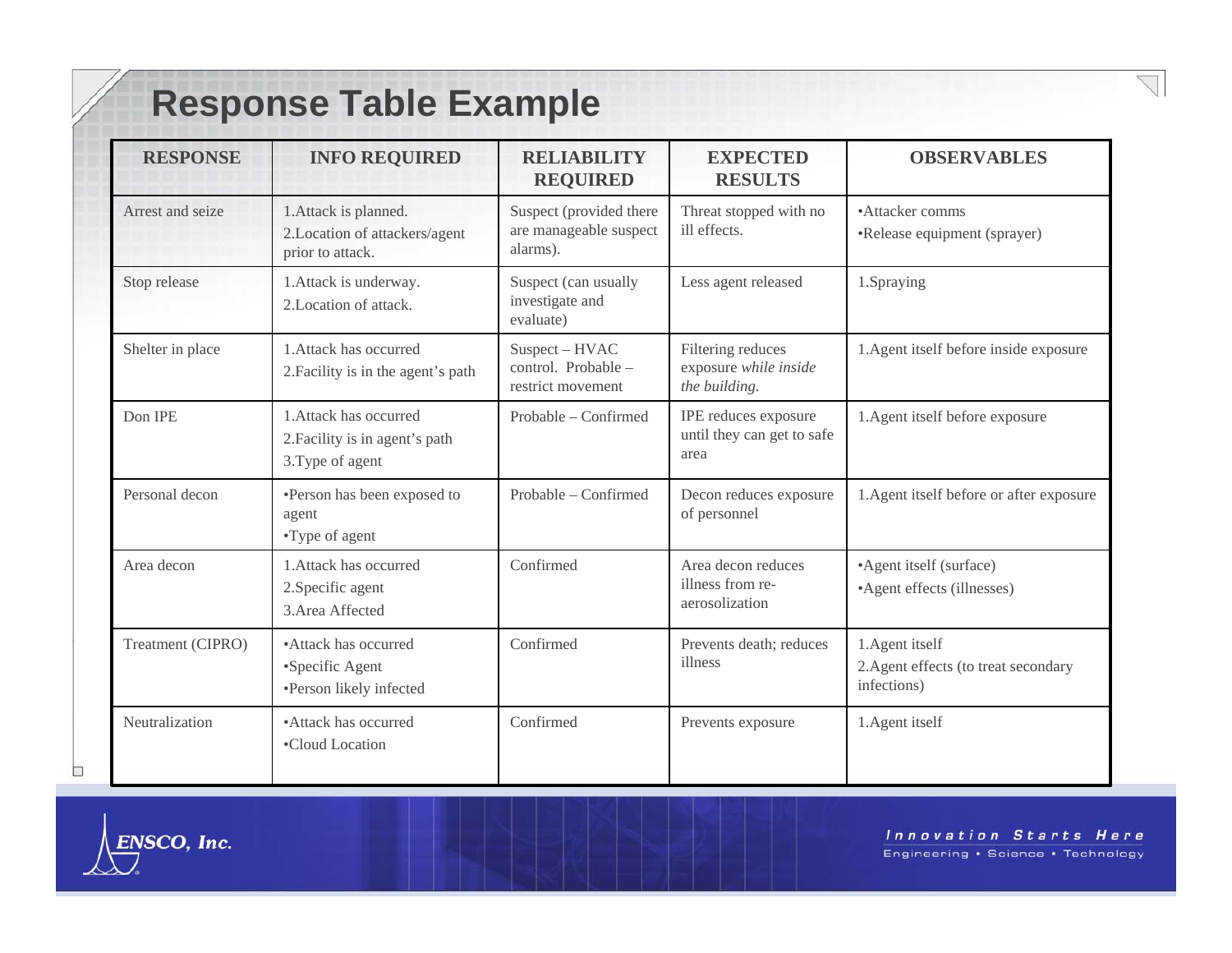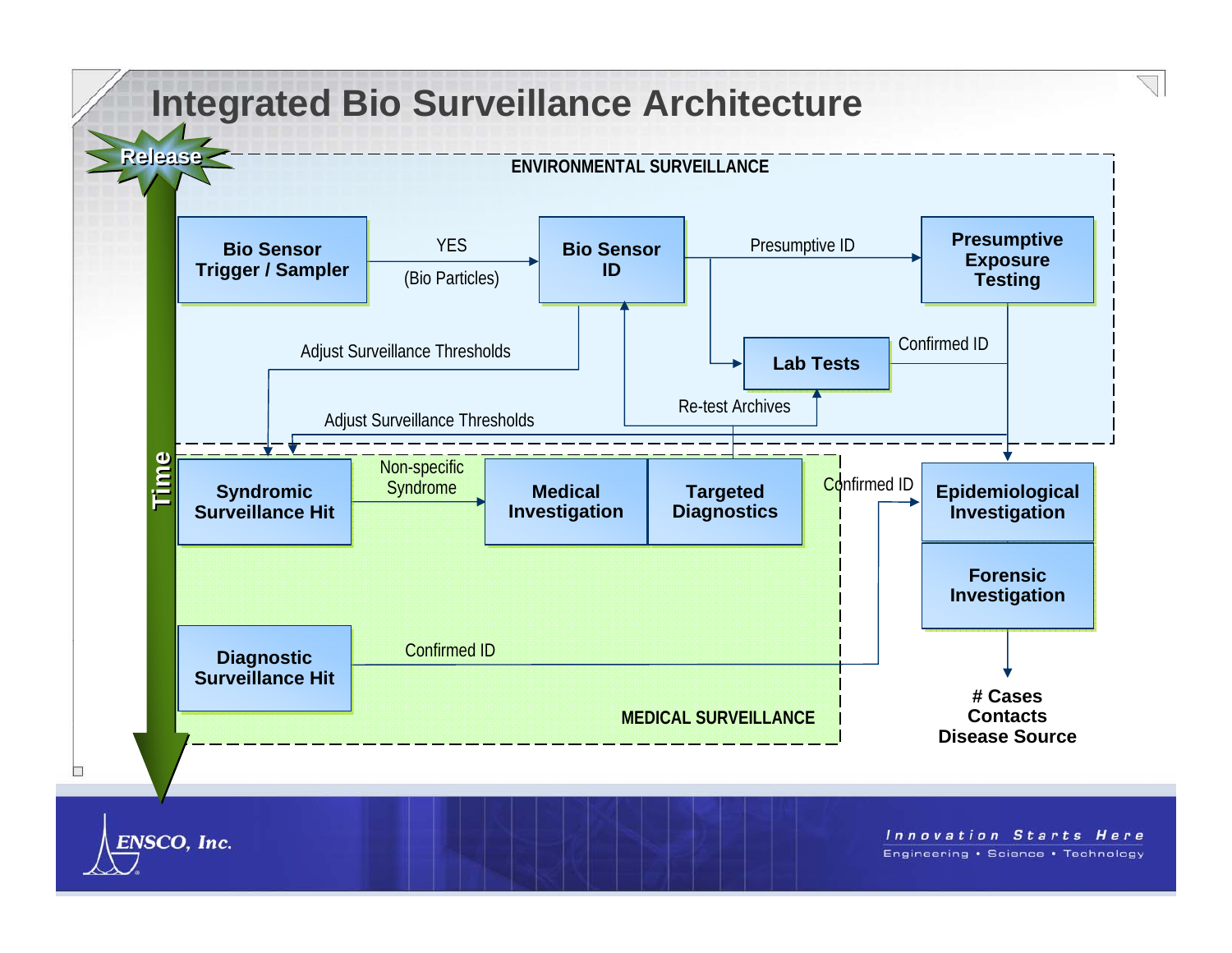